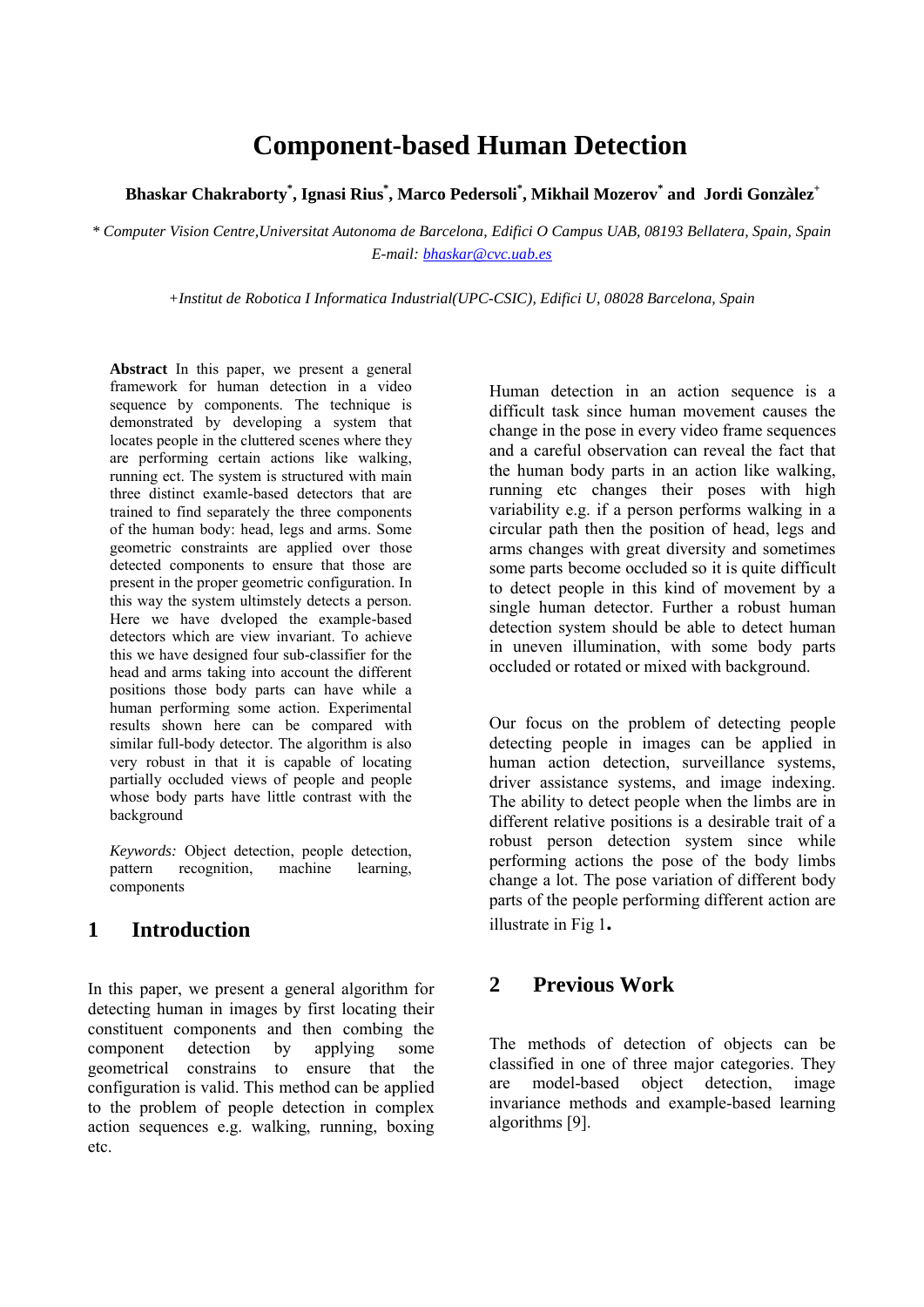

**Figure 1.** These images demonstrate some of the challenges involved with detecting people in still images where the positions of their body parts changes with great variety while performing some actions like walking, running etc.

Among those the working principal of examplebased systems is to learn the relevant features from sets of labelled positive and negative examples which can be successfully used in other areas of computer vision, including object recognition [4]. Relevant work in the most human detection systems either use motion information, explicit models, a static camera, single person in the image, or implement tracking rather than pure detection [1], [2], [5], [6].

To improve the people detection method there come Component-Based Object Detection Systems. This approach searches for an object by looking for its identifying components, rather than the whole object. An example of such a system is a face detection system that finds a face when it locates a pair of eyes, a nose, and a mouth in the proper configuration. These systems have two common features: They all have component detectors that identify candidate components in an

image and they all have a means to integrate these components and determine if together they define a face. It is worth mentioning that a componentbased object detection system for people is harder to realize than one for faces because the geometry of the human body is less constrained than that of the human face.

Previous work like [9] uses Haar-Like feature and SVM for component wise object detection. But Haar-Like features are too generalized and cannot obtain certain special structural feature that can be useful to design a view invariant human detection. Also in that work there was no method to select best feature for the SVM. If some feature selection technique can be applied then the performance of SVM would be improved greatly since in this way we can minimized the feature vector size for SVM. This present work focuses all this aspect.

The paper is organised as follows. In Section 3 our approach is described in detail. Section 4 reports on the performance of our system. Conclusions and future research are in Section 5.

# **3 Detection of Human Body Parts**

The overall structure of the present system is to detect the human body parts e.g. head, leg and arms and then combining those body parts to detect the full human. The body parts are combined based on the proper geometric configuration. The performance can be improved greatly if one classifier can be used for detection of human after checking the body parts components are in their proper geometric configuration. To unsure the view invariant human detection for each body part more than one detector has been design and the knowledge of each of those body part detectors are combined finally to increase the robustness of the whole system.

The component-based human detection has some inherent advantages over existing techniques. After detection of human body parts some geometric information is used which supplements the visual information present in an image and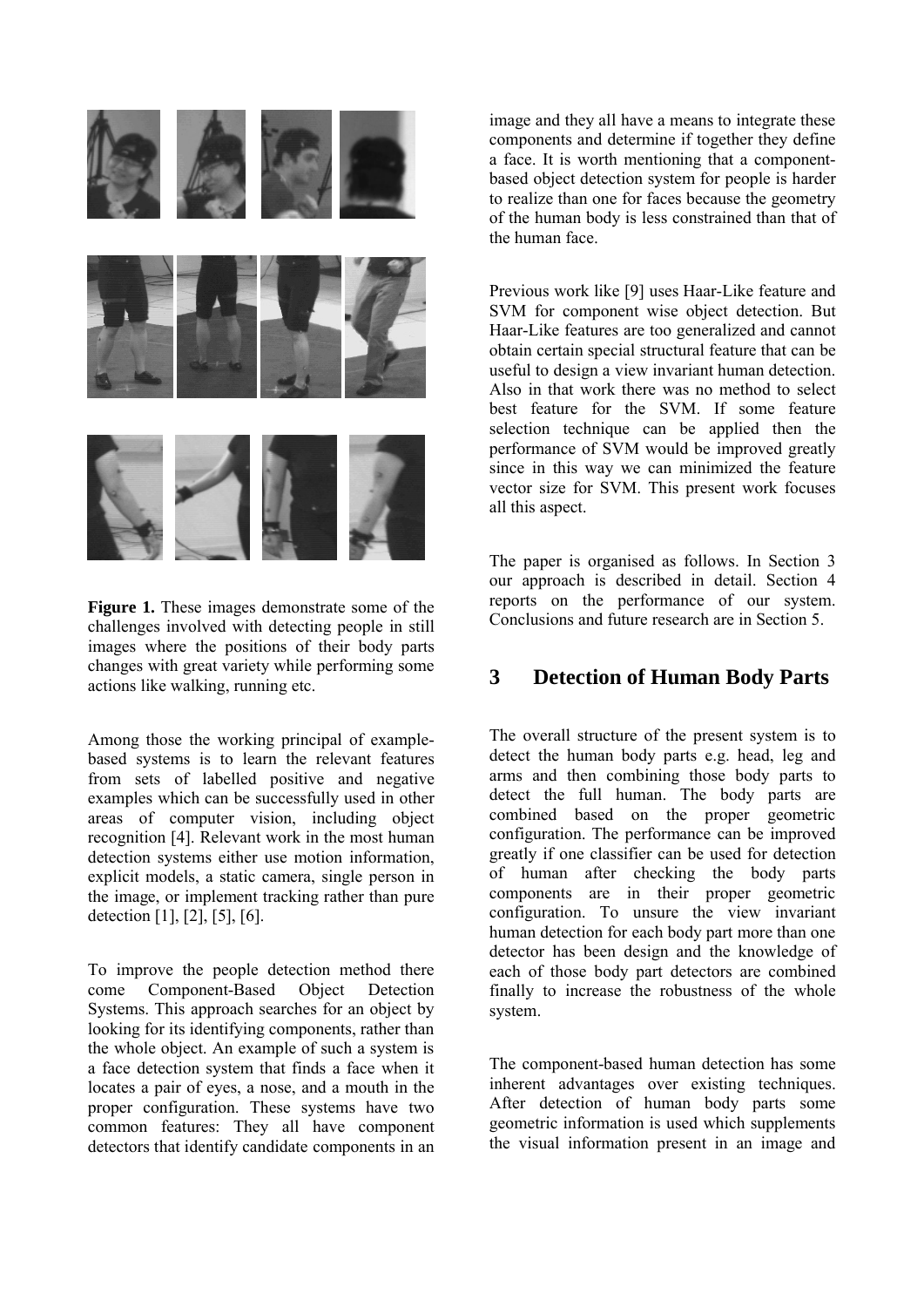thereby improve the overall performance of the system. In contrast, a full-body person detector relies solely on visual information and does not take full advantage of the known geometric properties of the human body. The detection of human body pattern sometimes becomes difficult as a whole due to variation in lighting condition and orientation. The effect of uneven illumination and varying viewpoint on body components (like the head, arms, and legs) is less pronounced and, hence, they are comparatively easier to identify.

The other problem in full human detection is that the system fails to detect the human where body parts are partially occluded. This partial occlusion is accomplished by designing the system, using an appropriate geometric combination algorithm, so that it detects people even if all of their components are not detected.

### **3.1 System Architecture**

This section explains the overall working principal of our system when it is applied to an image. The system starts detecting people in images by selecting a 72 x 48 pixel window from the top left corner of the image as an input for head, 184 x 108 pixel window for leg and 124 x 64 for arms. These inputs are then independently classified as either a respective body parts or a non-body part and finally those are combined into a proper geometrical configuration in a 264 x 124 pixel window as a person. All of these candidate regions are processed by the respective component detectors to find the strongest candidate components.

The component detectors process the candidate regions by applying the modified Histogram of Oriented Gradient (HOG) features and then these features become resultant data vector for respective Support Vector Machine (SVM). Then a standard deviation based feature selection method is applied to take those features where the standard deviations of oriented gradients are less than one predefined threshold. These feature extraction and feature selection methods are described in the following section.

The component classifiers are quadratic SVMs which are trained prior to use in the detection process. The strongest candidate component is the one that produces the highest positive raw output, as the component score, when classified by the component classifiers. If the highest component score for a particular component is negative, i.e., the component detector in question did not find a component in the geometrically permissible area, then it is discarded as false positive.

The raw output of an SVM is a rough measure of how well a classified data point fits in with its designated class and is defined in Section 2.2.1. The each component where the component score is highest is taken to check whether they are in proper geometrical configuration with the 264 x 124 pixel window. The image itself is processed at several sizes. This allows the system to detect various sizes of people at any location in an image.

#### **3.1.1 Feature Extraction and Selection**

In our approach for the body part detector the modified HOG feature is used. The feature extraction method is described below. HOG features are extracted from a 8x8 pixel window from top left hand corner of the image. In that window Sobel gradient operator is applied using the mask shown in the Fig 2. After that the gradient is calculated in each of the pixels into that 8x8 mask. The gradients are divided into 6 bins from -900 to +900 and Sobel magnitude is added into corresponding bin where the gradient falls. In this way that 8 x 8 pixel window slides 4 pixels at a time into the total area reserved for head (72 x 48), leg (184 x 108) or arms (124 x 64). In this way for each of this 8x8 pixel window 6 feature vector can be obtained.

Next step is to select the best 6 feature packs obtain from the method described above. This feature selection method is based on standard deviation i.e. σ. For each position of that 8x8 pixel window the  $\sigma$  is calculated for each of the gradient of that 6 bin taking into account the total training image. Now the  $\sigma$  value has been sorted and those 6 feature packs are taken where the  $\sigma$  is less than a predefined threshold value. In this way the feature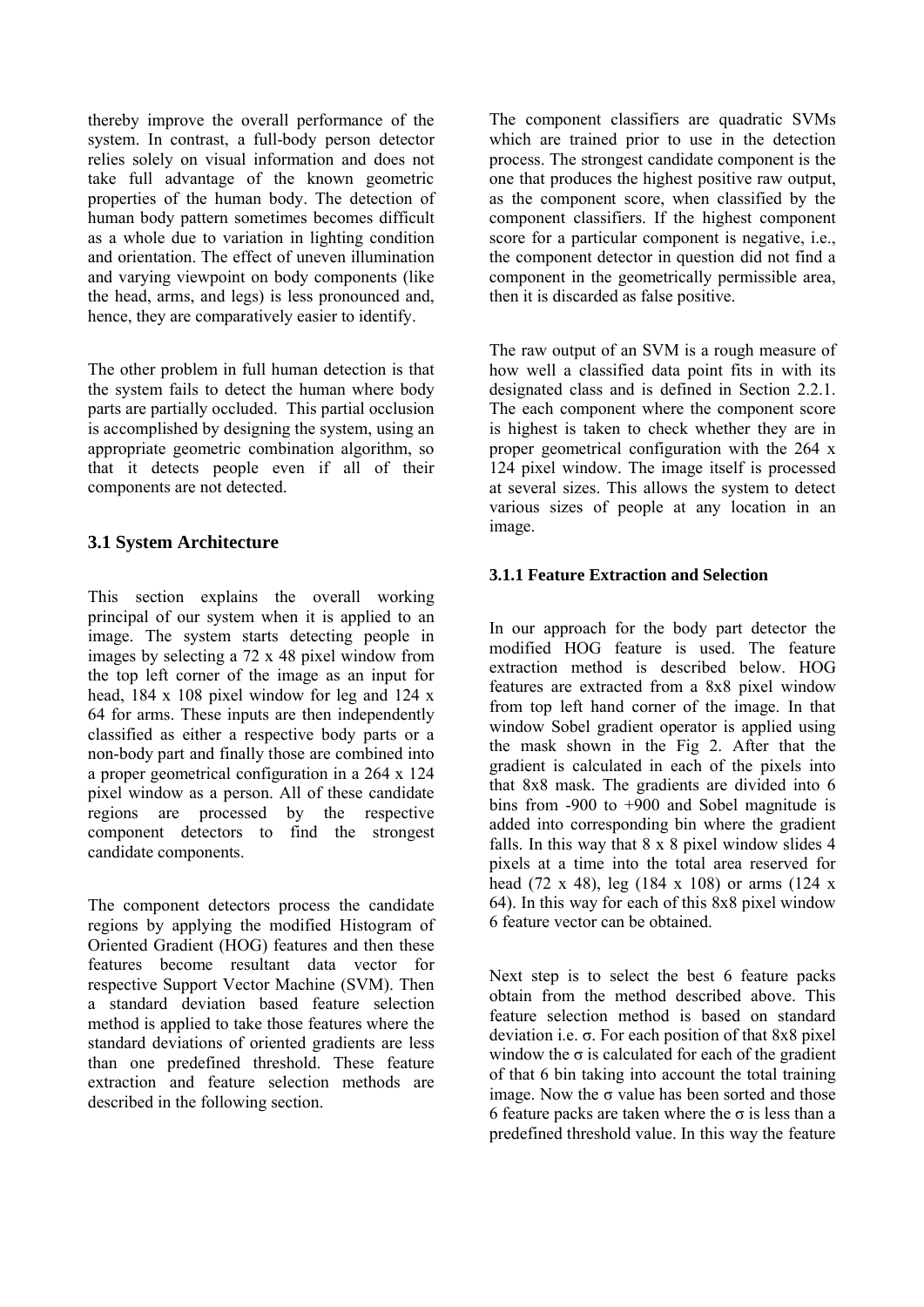size is minimized and those features are fed into the corresponding detector.

| $-1$             | $\boldsymbol{0}$ | $+1$ |
|------------------|------------------|------|
| $-2$             | $\boldsymbol{0}$ | $+2$ |
| $-1$             | $\boldsymbol{0}$ | $+1$ |
| $G_x$            |                  |      |
|                  |                  |      |
| $+1$             | $+2$             | $+1$ |
| $\boldsymbol{0}$ | $\boldsymbol{0}$ | 0    |
| $-1$             | $-2$             | $-1$ |

**Figure 2.** Sobel Gradient operator for x and y direction

#### **3.1.2 Body-part Detectors**

In our approach there are main three body part detector e.g. head, leg and arm. To make the detection view invariant more than one detector has been designed for each of those body part detectors. Constructions of those detectors have been described below.

To identify human in to one particular scale of image each of the individual body part detectors has been applied simultaneously. In the present system there are four head detector one leg detector and four arm detector. The four head detectors are for the view angle 450 to 1350, 1350 to 2250, 2250 to 3150 and 3150 to 450. For arm, there are four classifiers corresponding different position of arms. We use support vector machines (SVM) to classify the data vectors resulting from the feature extraction and feature selection method of the components.

SVMs were proposed by Vapnik [8] and have yielded excellent results in various data classification tasks, including human detection. The SVM algorithm uses structural risk minimization to find the hyper-plane that optimally separates two classes of objects.

This is equivalent to minimizing a bound on generalization error. The optimal hyper-plane is computed as a decision surface of the form:

$$
f(x)=sgn(g(x)), \qquad (1)
$$

where

$$
g(x) = (\sum_{i=1}^{1^*} y_i \alpha_i K(x, x^*_{i}) + b), \qquad (2)
$$

being K one of many possible kernel functions; yi  $\in$  {-1, 1} is the class label of the data point xi; and  ${x_i^*}$ !  $i = 1$  is a subset of the training data set. The values of xi are called support vectors and the points from the data set define the separating hyper-plane. Finally, the coefficients αi and b are determined by solving a large-scale quadratic programming problem. The kernel function K that is used in the component classifiers is a quadratic polynomial and is  $K(x, x^*i) = (x, x^*i + 1)2$ . In (1),  $f(x) \in \{-1, 1\}$  is referred to as the binary class of the data point x which is being classified by the SVM.

As (1) shows, the binary class of a data point is the sign of the raw output  $g(x)$  of the SVM classifier. The raw output of an SVM classifier is the distance of a data point from the decision hyper-plane. In general, greater the magnitude of the raw output, more likely a classified data point belongs to the binary class it is grouped into by the SVM classifier.

Combining those components which have been detected by classifiers is done based on geometrical configuration. Since the head is most stable part of the body so combination has been done first considering the head then leg component is taken into account after those arms have been combined.

### **4 Experimental Results**

In our system we have developed the human body part component detector using our own developed human component database for head, arm and legs. We have chosen HumanEva Data<sup>1</sup> for

1

<sup>1</sup> http://vision.cs.brown.edu/humaneva/.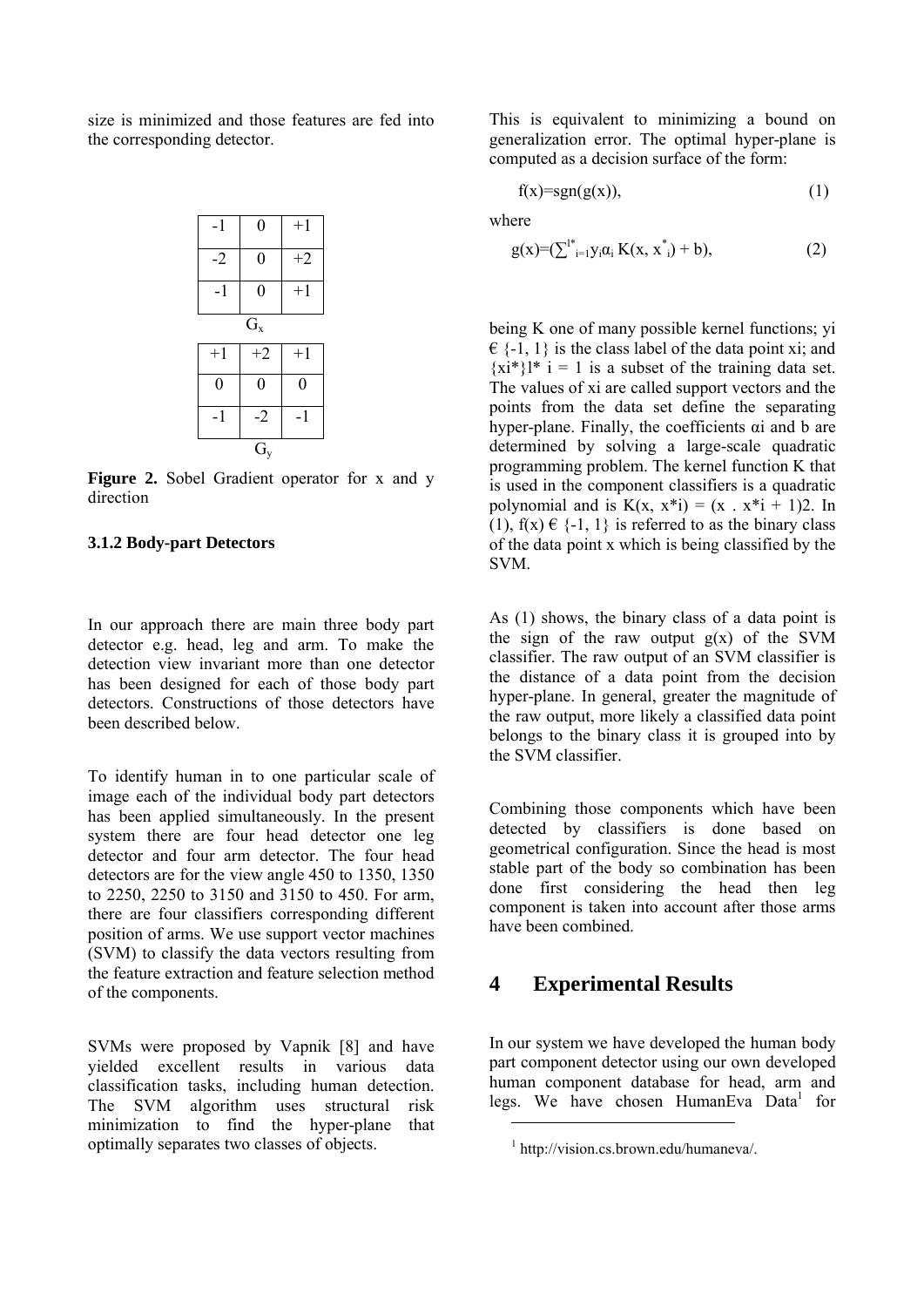building the database. In that HumanEva Data set there are four action sequences for different agent performing different actions. Here one sequence is chosen for database creation and other sequence for testing the performance of those detectors. Fig 3 shows some of our database samples for head, legs and arms.

For four head classifier we use  $10<sup>4</sup>$  positive and 10<sup>4</sup> negative examples each. For legs, we use 104500 positive and 20000 negative examples. For arms the numbers are same. We developed our own database since there is no proper database for human body component with proper aspect ratio. In Figs 4, 5 and 6, the human detection result are depicted.





**Figure 3.**The is showing examples of heads legs and arms that were used to train the respective component detectors.



**Figure 4**. Results from the test image database for head detection.



**Figure 5**. Results from the test image database for legs and arms detection.